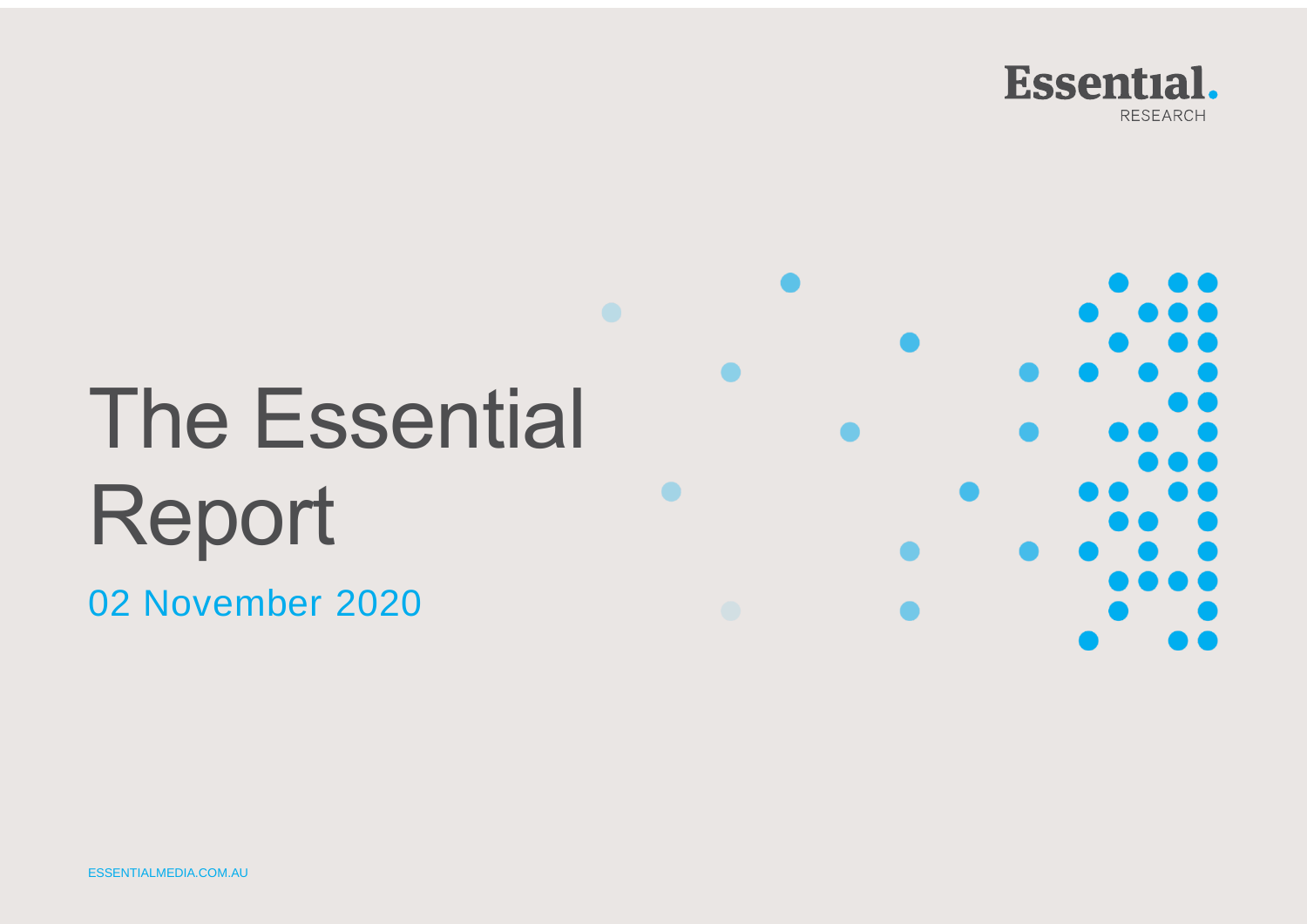# **The Essential Report**



# AMSRS **\***

Our researchers are members of the Australian Market and Social Research Society.



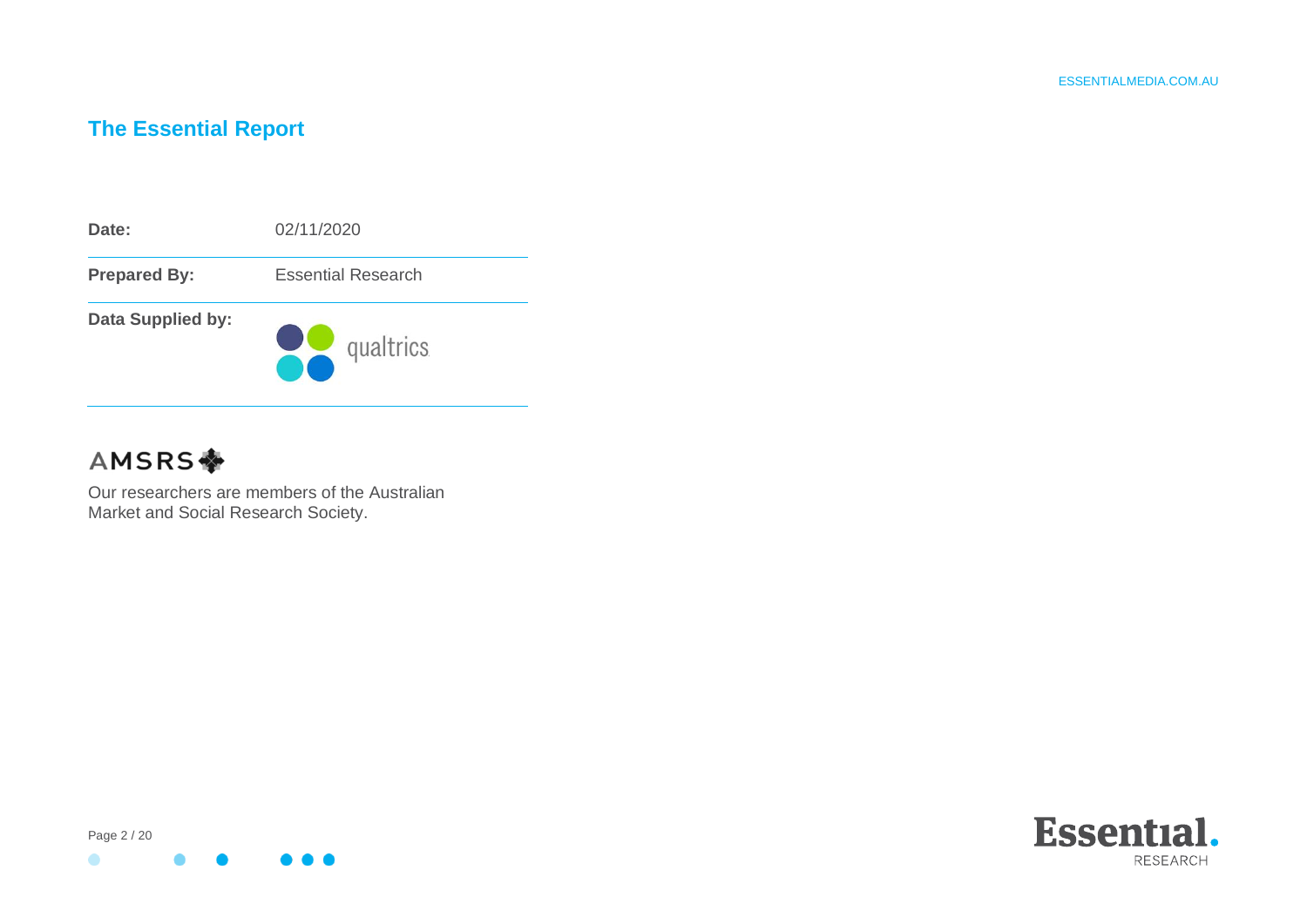# **About this poll**

This report summarises the results of a fortnightly omnibus conducted by Essential Research with data provided by Qualtrics. The survey was conducted online from 28<sup>th</sup> October to 1<sup>st</sup> November 2020 and is based on 1,063 respondents.

The methodology used to carry out this research is described in the appendix at the end of the report.

Note that due to rounding, not all tables necessarily total 100% and subtotals may also vary.



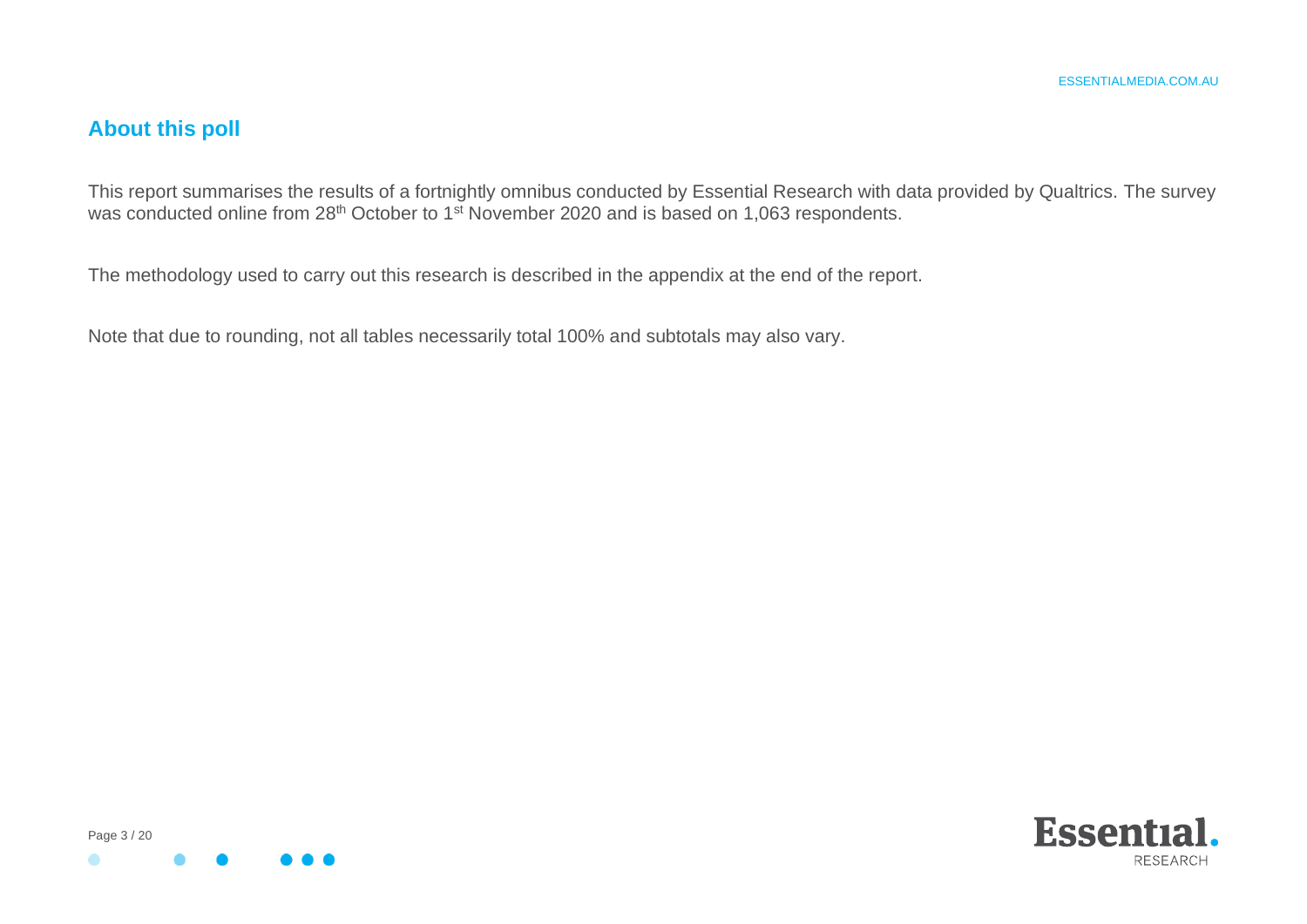# **Federal government response to Covid-19**

|                        | 02/11 | 05/10 | 21/09 | 07/09 | 24/08 | 10/08 | 27/07 | 13/07 | 22/06  | 15/06 | 08/06 | 01/06 |
|------------------------|-------|-------|-------|-------|-------|-------|-------|-------|--------|-------|-------|-------|
| Very poor              | 5%    | 5%    | 5%    | 8%    | 6%    | 7%    | 6%    | 6%    | 4%     | 3%    | 4%    | 5%    |
| Quite poor             | 10%   | 12%   | 13%   | 12%   | 11%   | 8%    | 11%   | 10%   | 8%     | 8%    | 8%    | 7%    |
| Neither good, nor poor | 24%   | 22%   | 21%   | 22%   | 22%   | 21%   | 20%   | 20%   | 17%    | 16%   | 18%   | 20%   |
| Quite good             | 39%   | 39%   | 40%   | 40%   | 40%   | 40%   | 40%   | 40%   | 43%    | 42%   | 40%   | 39%   |
| Very good              | 22%   | 21%   | 21%   | 18%   | 22%   | 24%   | 24%   | 24%   | 27%    | 30%   | 30%   | 28%   |
| <b>TOTAL: Poor</b>     | 15%   | 18%   | 18%   | 19%   | 17%   | 16%   | 16%   | 16%   | 12%    | 11%   | 12%   | 12%   |
| <b>TOTAL: Good</b>     | 61%   | 60%   | 61%   | 59%   | 61%   | 63%   | 64%   | 64%   | 71%    | 72%   | 70%   | 68%   |
| Base (n)               | 1,063 | 1,066 | 081.ا | 1,076 | 860,1 | 1,010 | 1,058 | 1,054 | 079, ا | 1,087 | 1,073 | 1,059 |

Q Overall, how would you rate **the federal government's** response to the Covid-19 outbreak?

- Rating of the Federal Government's handling of Covid-19 stays steady at 61% rating it very or quite good (60% last month).

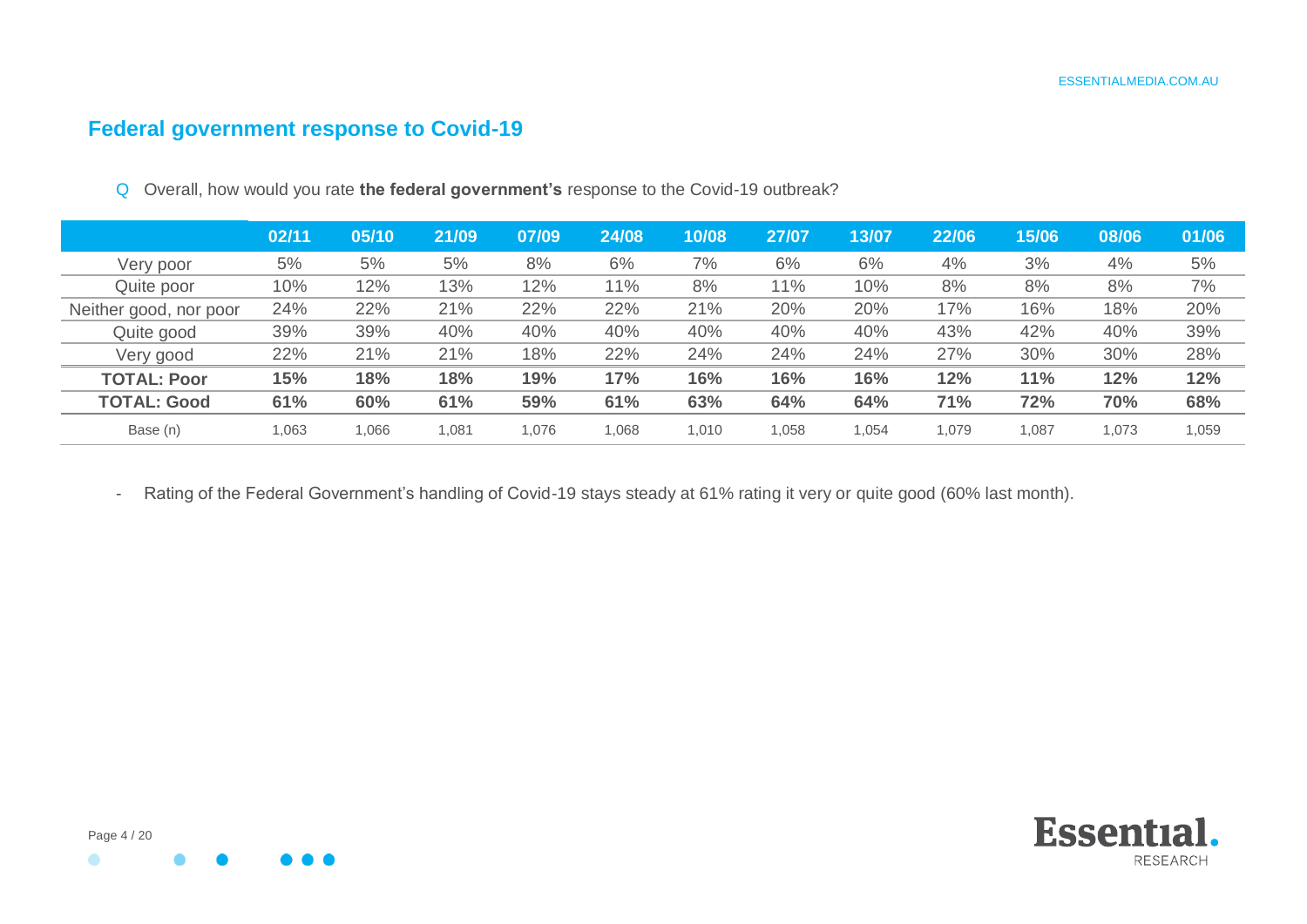#### **State government response to Covid-19**

Q How would you rate your **state government's** response to the Covid-19 outbreak?

| <b>TOTAL: Good</b> | 02/11 | 05/10 | 21/09 | 07/09 | 24/08 | 10/08 | 27/07 | 13/07 | 22/06 | 15/06 | 08/06 | 01/06 |
|--------------------|-------|-------|-------|-------|-------|-------|-------|-------|-------|-------|-------|-------|
| <b>NSW</b>         | 68%   | 65%   | 67%   | 57%   | 59%   | 61%   | 62%   | 63%   | 70%   | 65%   | 67%   | 62%   |
| VIC                | 55%   | 45%   | 47%   | 50%   | 47%   | 49%   | 53%   | 49%   | 65%   | 75%   | 72%   | 71%   |
| QLD                | 69%   | 69%   | 68%   | 66%   | 73%   | 68%   | 67%   | 69%   | 64%   | 67%   | 68%   | 69%   |
| SΑ                 | 77%   | 81%   | 81%   | 74%   | 65%   | 72%   | 76%   | 79%   | 79%   | 76%   | 79%   | 70%   |
| <b>WA</b>          | 81%   | 83%   | 84%   | 87%   | 84%   | 86%   | 82%   | 77%   | 75%   | 77%   | 84%   | 79%   |

- Positive rating of the NSW Government has increased again this week, now at 68%, up from 57% in September and to high ratings seen in June.
- Following the easing of lockdown restrictions and low numbers of new community transmissions, positive ratings in Victoria have increased 10%pts from 45% last month to 55%. This is the highest ratings have been in Victoria since June.



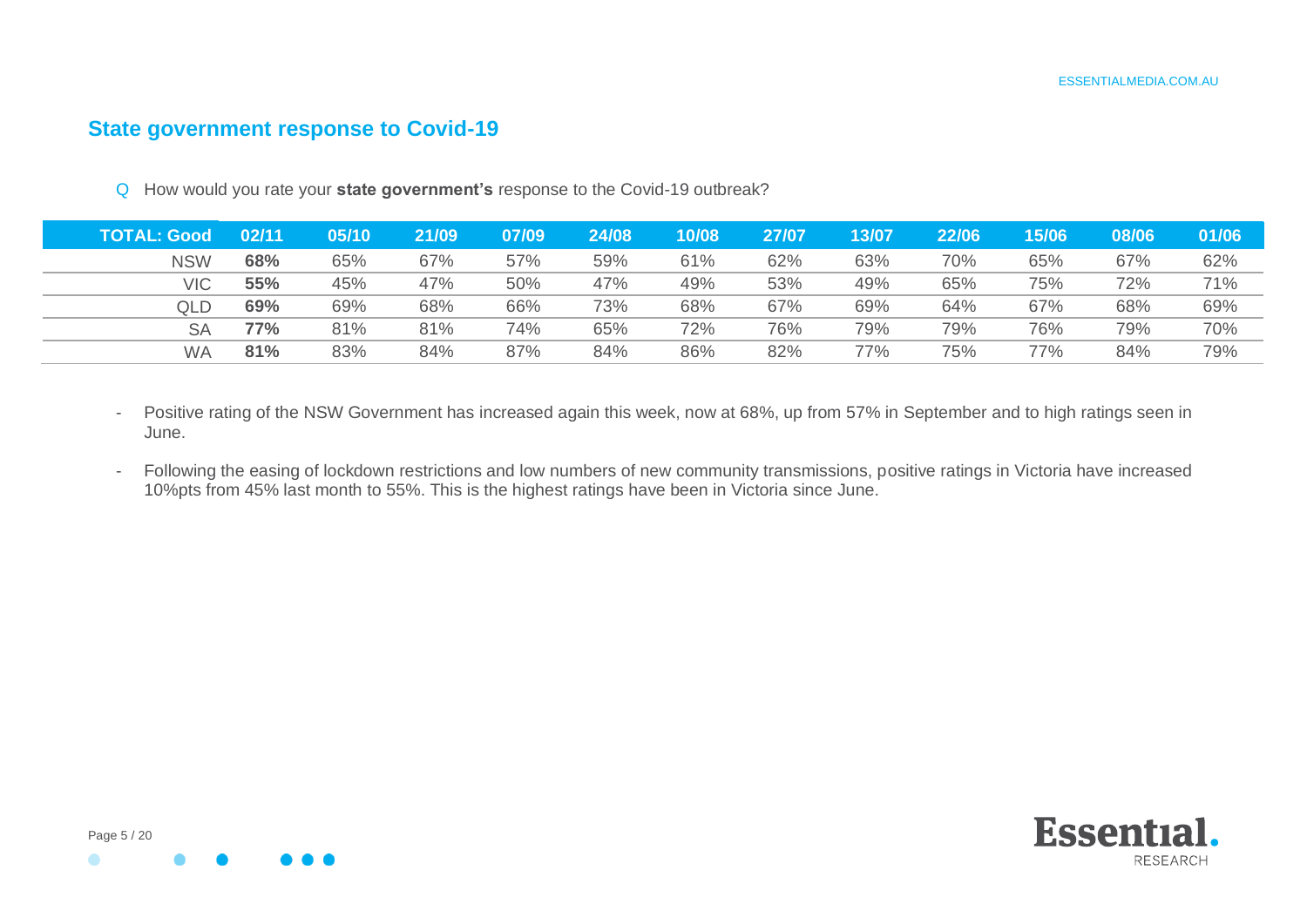## **Performance of State Premiers**

#### Q Do you approve or disapprove of the job <NAME> is doing as State Premier?

**[Only asked in NSW, VIC, QLD, SA and WA]**

|                          | <b>Gladys Berejiklian</b><br><b>NSW</b> | <b>Daniel Andrews</b><br><b>VIC</b> | <b>Annastacia</b><br><b>Palaszczuk</b><br><b>QLD</b> | <b>Mark McGowan</b><br><b>WA</b> |
|--------------------------|-----------------------------------------|-------------------------------------|------------------------------------------------------|----------------------------------|
| Strongly approve         | 28%                                     | 29%                                 | 28%                                                  | 45%                              |
| Approve                  | 40%                                     | 31%                                 | 37%                                                  | 33%                              |
| Disapprove               | 13%                                     | 15%                                 | 16%                                                  | 6%                               |
| Strongly disapprove      | 8%                                      | 18%                                 | 8%                                                   | 7%                               |
| Don't know               | 11%                                     | 6%                                  | 11%                                                  | 10%                              |
| <b>TOTAL: Approve</b>    | 68%                                     | 61%                                 | 65%                                                  | 78%                              |
| <b>TOTAL: Disapprove</b> | 21%                                     | 33%                                 | 24%                                                  | 12%                              |
| Base (n)                 | 345                                     | 275                                 | 209                                                  | 102                              |

| <b>RESULTS FROM 19/10/20</b> | <b>Gladys Berejiklian</b><br><b>NSW</b> | <b>Daniel Andrews</b><br><b>NIC</b> | <b>Annastacia</b><br><b>Palaszczuk</b><br><b>QLD</b> | <b>Mark McGowan</b><br><b>WA</b> |
|------------------------------|-----------------------------------------|-------------------------------------|------------------------------------------------------|----------------------------------|
| Strongly approve             | 27%                                     | 25%                                 | 23%                                                  | 53%                              |
| Approve                      | 41%                                     | 29%                                 | 39%                                                  | 31%                              |
| Disapprove                   | 14%                                     | 16%                                 | 12%                                                  | 6%                               |
| Strongly disapprove          | 9%                                      | 24%                                 | 15%                                                  | 1%                               |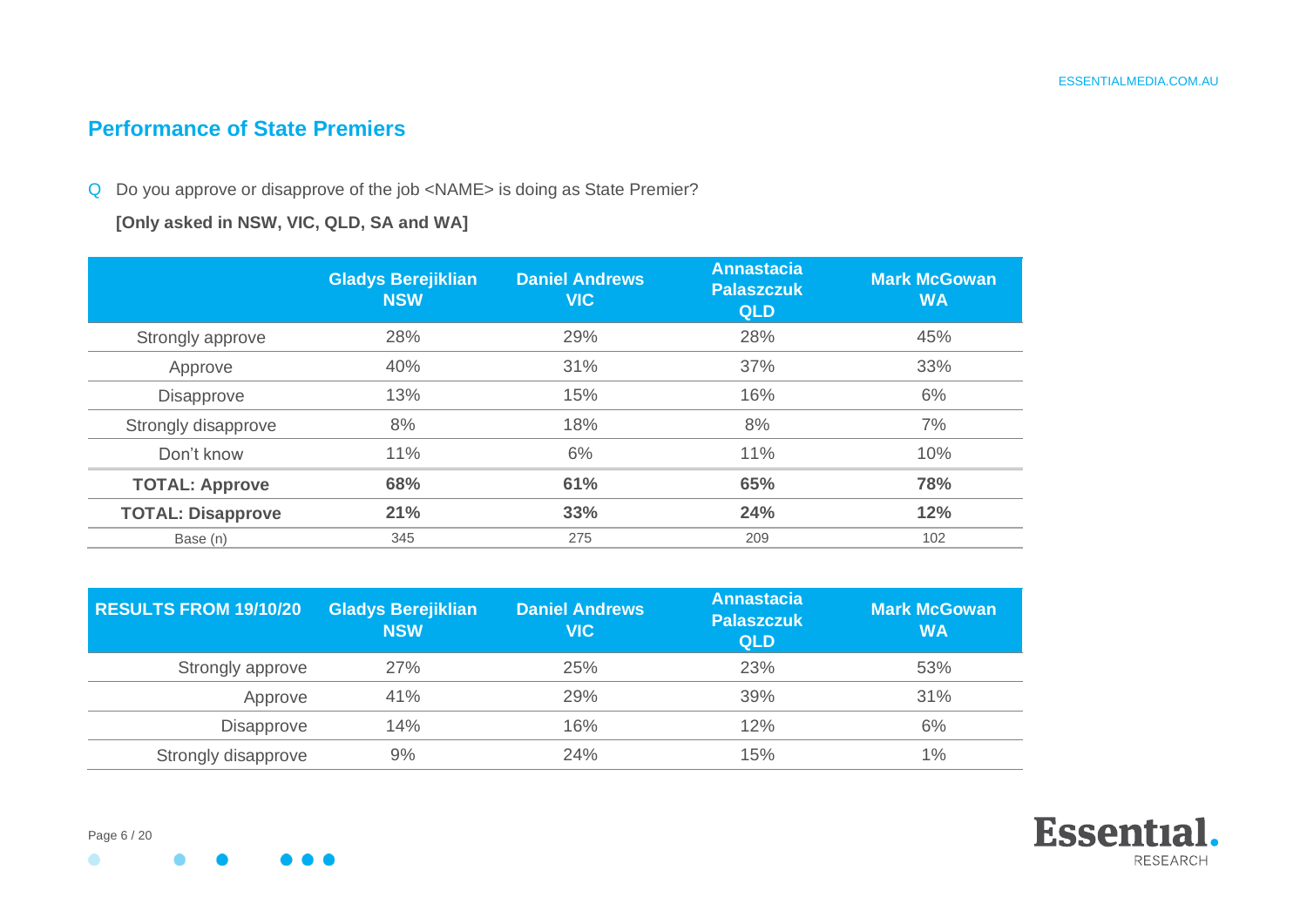| Don't know               | $11\%$ | 6%  | 10% | 10% |
|--------------------------|--------|-----|-----|-----|
| <b>TOTAL: Approve</b>    | 67%    | 54% | 62% | 84% |
| <b>TOTAL: Disapprove</b> | 22%    | 40% | 28% | 7%  |
| Base (n)                 | 352    | 274 |     | 105 |

- In NSW, Gladys Berejiklian has maintained her approval ratings over the past two weeks with 68% approval (67% earlier in October).
- After the easing of lockdown restrictions, Daniel Andrews has seen his approval rating increase from 54% to 61%. He still has the highest disapproval of State premiers however (33%), but lower than 40% disapproval earlier in the month.
- On the eve of her Queensland election victory, Annastacia Palaszczuk had 65% approval.



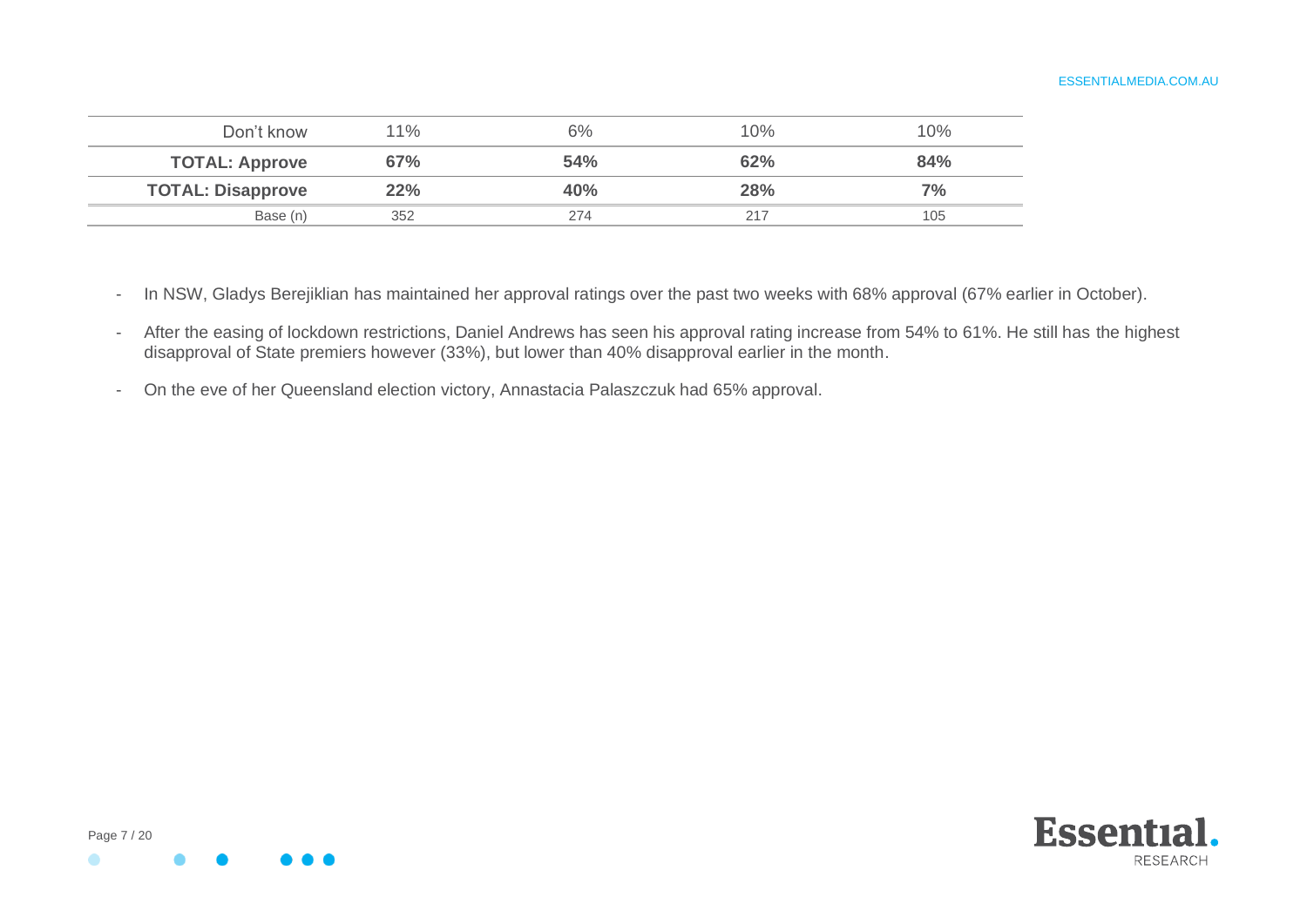# **Federal ICAC**

Q To what extent would you support or oppose the establishment of an independent federal corruption body to monitor the behaviour of our politicians and public servants?

|                       | <b>Nov'20</b> | Jan'20 | <b>Dec'19</b> | Sep'18 |
|-----------------------|---------------|--------|---------------|--------|
| Strongly support      | 45%           | 49%    | 42%           | 46%    |
| Support               | 36%           | 31%    | 33%           | 36%    |
| Oppose                | 5%            | 5%     | 7%            | 4%     |
| Strongly oppose       | 1%            | 2%     | 2%            | $1\%$  |
| Unsure                | 13%           | 13%    | 17%           | 14%    |
| <b>TOTAL: Support</b> | 81%           | 80%    | 75%           | 82%    |
| <b>TOTAL: Oppose</b>  | 6%            | 7%     | 8%            | 5%     |
| Base (n)              | 1,063         | 1,080  | 1,035         | 1,030  |

|                       | <b>Total</b> | <b>Federal Voting Intention</b> |                  |               |                     |  |  |  |  |
|-----------------------|--------------|---------------------------------|------------------|---------------|---------------------|--|--|--|--|
|                       |              | Labor                           | <b>Coalition</b> | <b>Greens</b> | <b>TOTAL: Other</b> |  |  |  |  |
| Strongly support      | 45%          | 50%                             | 42%              | 49%           | 51%                 |  |  |  |  |
| Support               | 36%          | 32%                             | 46%              | 28%           | 27%                 |  |  |  |  |
| Oppose                | 5%           | 4%                              | 5%               | 7%            | 4%                  |  |  |  |  |
| Strongly oppose       | $1\%$        | $1\%$                           | 1%               | $0\%$         | 5%                  |  |  |  |  |
| Unsure                | 13%          | 12%                             | 6%               | 16%           | 14%                 |  |  |  |  |
| <b>TOTAL: Support</b> | 81%          | 82%                             | 88%              | 77%           | 78%                 |  |  |  |  |
| <b>TOTAL: Oppose</b>  | 6%           | 6%                              | 6%               | 7%            | 9%                  |  |  |  |  |
| Base (n)              | 1,063        | 352                             | 431              | 85            | 100                 |  |  |  |  |

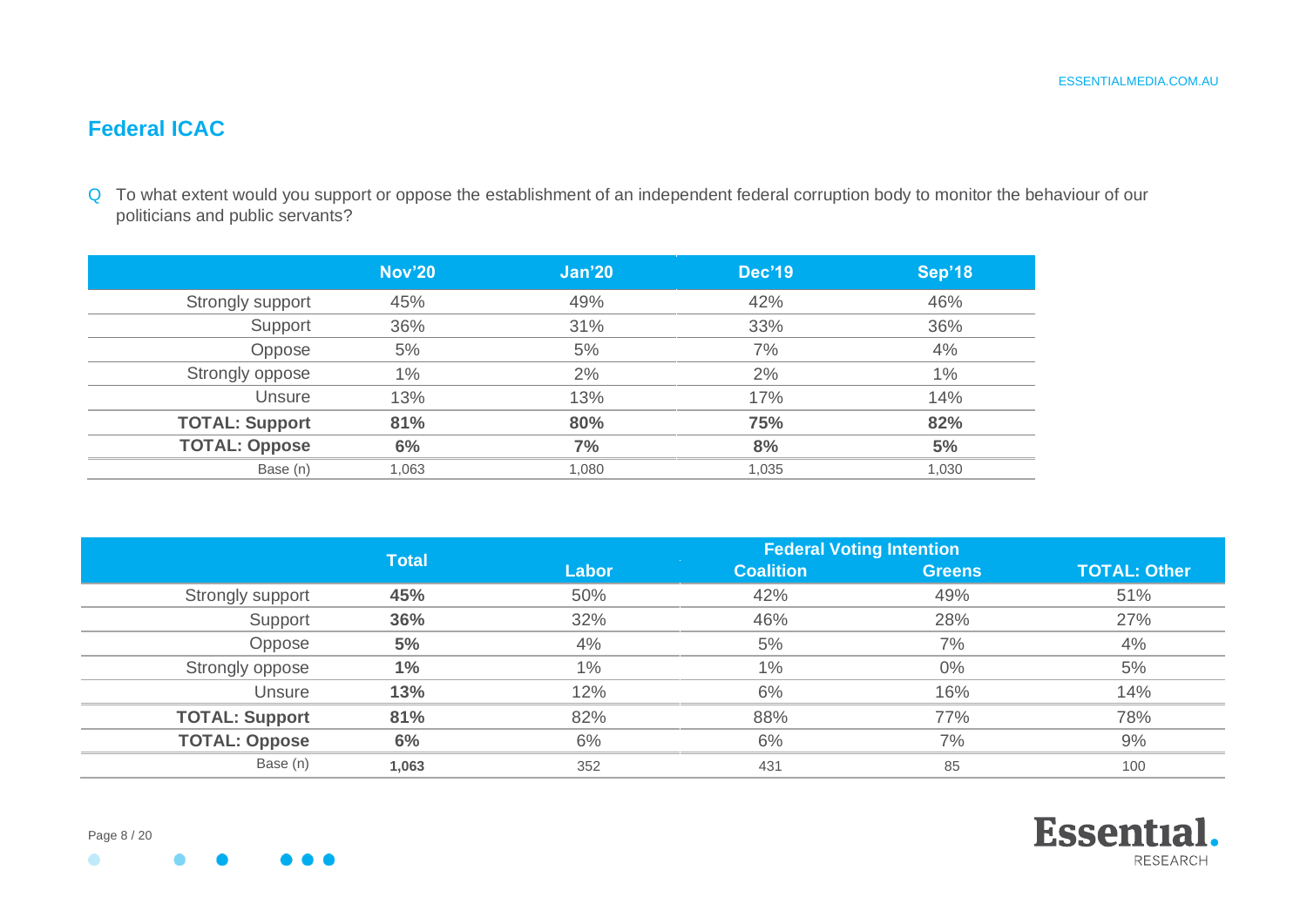- There is strong support for the establishment of an independent federal corruption body, 81% supporting this and just 6% opposing.
- Support is consistent with earlier in the year, when 80% supported a federal ICAC.
- There is majority support within voters of both major parties, 82% among Labor voters and 88% among Coalition.



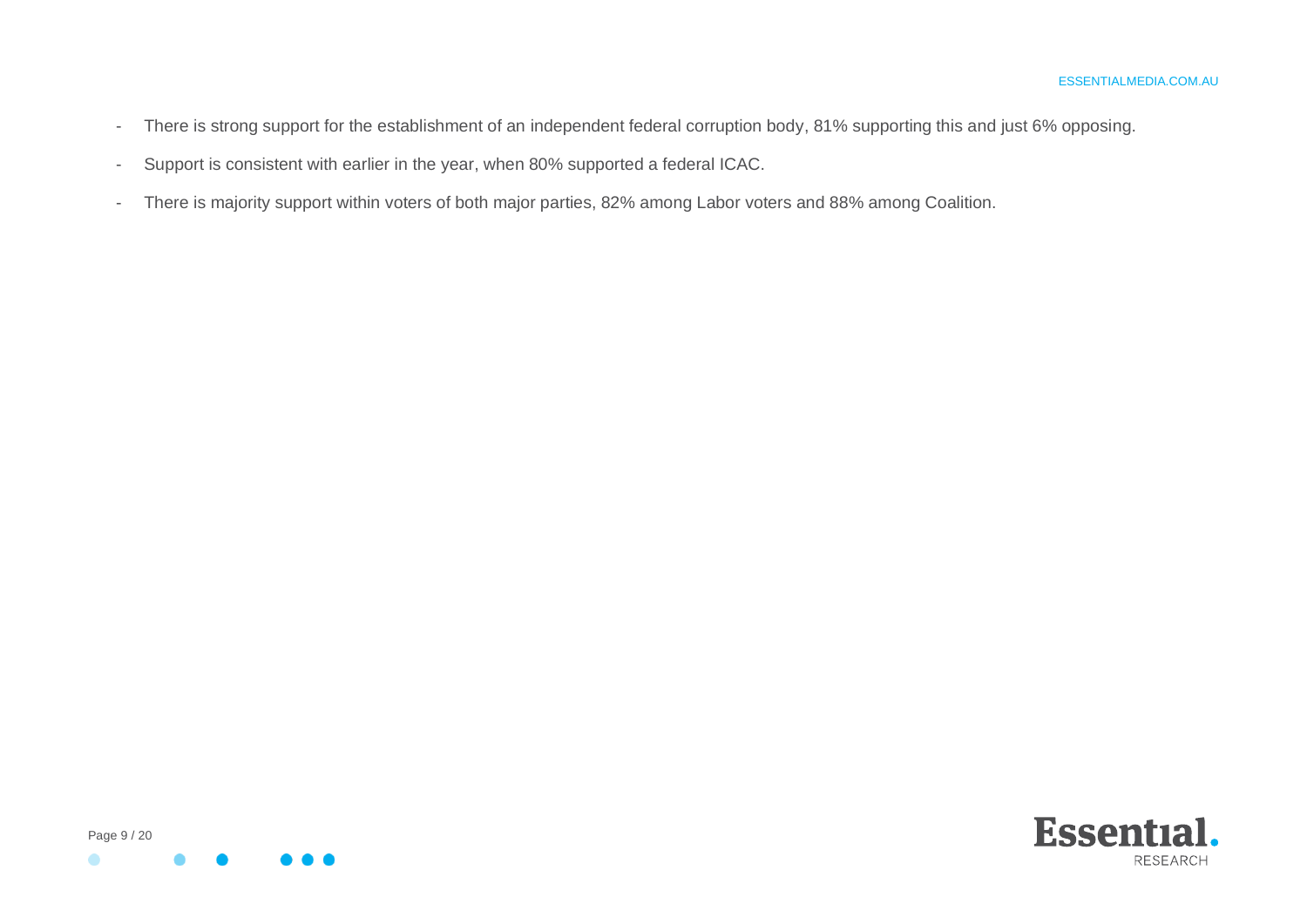# **Federal ICAC Timing**

Q Which of the following is closer to your view on Australia establishing an independent federal corruption body at this time?

|                                                                                                                                                               | <b>Total</b> |       | <b>Federal Voting Intention</b> |               |                     |
|---------------------------------------------------------------------------------------------------------------------------------------------------------------|--------------|-------|---------------------------------|---------------|---------------------|
|                                                                                                                                                               |              | Labor | <b>Coalition</b>                | <b>Greens</b> | <b>TOTAL: Other</b> |
| Now is not the time to set up<br>a corruption watchdog as<br>Australia needs to deal with<br>the pandemic first.                                              | 40%          | 37%   | 43%                             | 30%           | 41%                 |
| The amounts of money being<br>spent by the government<br>during the pandemic makes<br>it more necessary that a<br>corruption watchdog is set<br>up right now. | 60%          | 63%   | 57%                             | 70%           | 59%                 |
| Base (n)                                                                                                                                                      | 1,063        | 352   | 431                             | 85            | 100                 |

- Most people think the establishment of a federal ICAC is needed now, with 60% saying "The amounts of money being spent by the government during the pandemic makes it more necessary that a corruption watchdog is set up right now", with the remaining 40% believing "Now is not the time to set up a corruption watchdog as Australia needs to deal with the pandemic first."

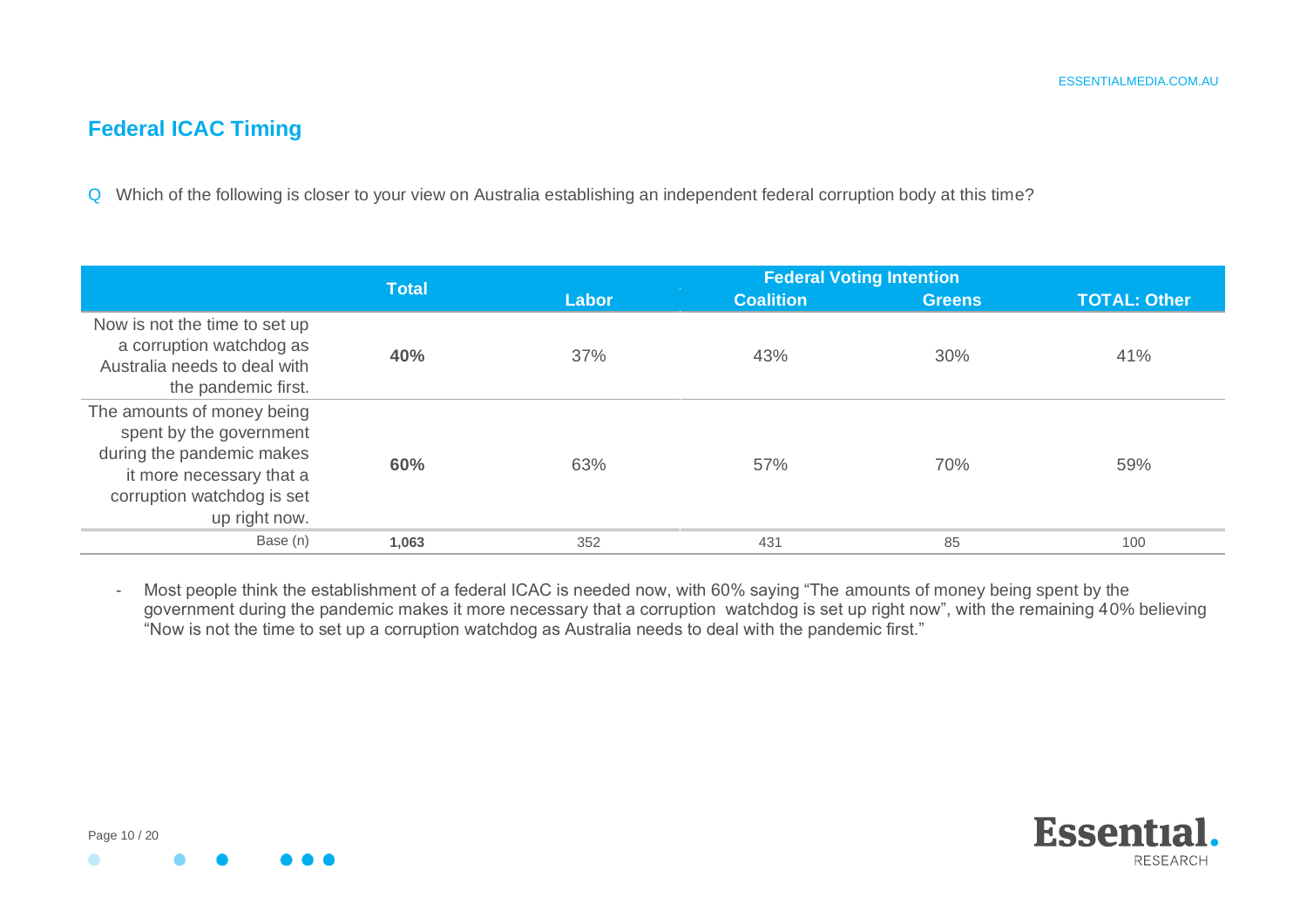## **Interest in horse racing**

Q How would you describe your level of interest in horse racing?

|                   | <b>Total</b> | Age   |       |       |  | Difference to previous years |               |               |  |
|-------------------|--------------|-------|-------|-------|--|------------------------------|---------------|---------------|--|
|                   |              | 18-34 | 35-54 | $55+$ |  | <b>Nov'19</b>                | <b>Nov'18</b> | <b>Oct'11</b> |  |
| High interest     | 12%          | 14%   | 15%   | 8%    |  | 9%                           | 8%            | 6%            |  |
| Moderate interest | 16%          | 22%   | 19%   | 9%    |  | 22%                          | 20%           | 16%           |  |
| Low interest      | 24%          | 27%   | 23%   | 22%   |  | 24%                          | 26%           | 33%           |  |
| No interest       | 45%          | 32%   | 42%   | 60%   |  | 44%                          | 44%           | 44%           |  |
| Don't know        | 3%           | 5%    | 1%    | 2%    |  | 1%                           | 2%            | 1%            |  |
| Base (n)          | 1,063        | 319   | 371   | 373   |  | 1,033                        | 1,028         | 1,046         |  |

- Just over one in 10 people say they have a high interest in horse racing (12%) while 45% have no interest. Interest in horse racing is consistent with previous years, with no significant shift in interest.
- Older people are more likely than younger people aged 18-34 to have no interest in horse racing (60% among those aged 55+, to 32% of 18- 34-year olds).

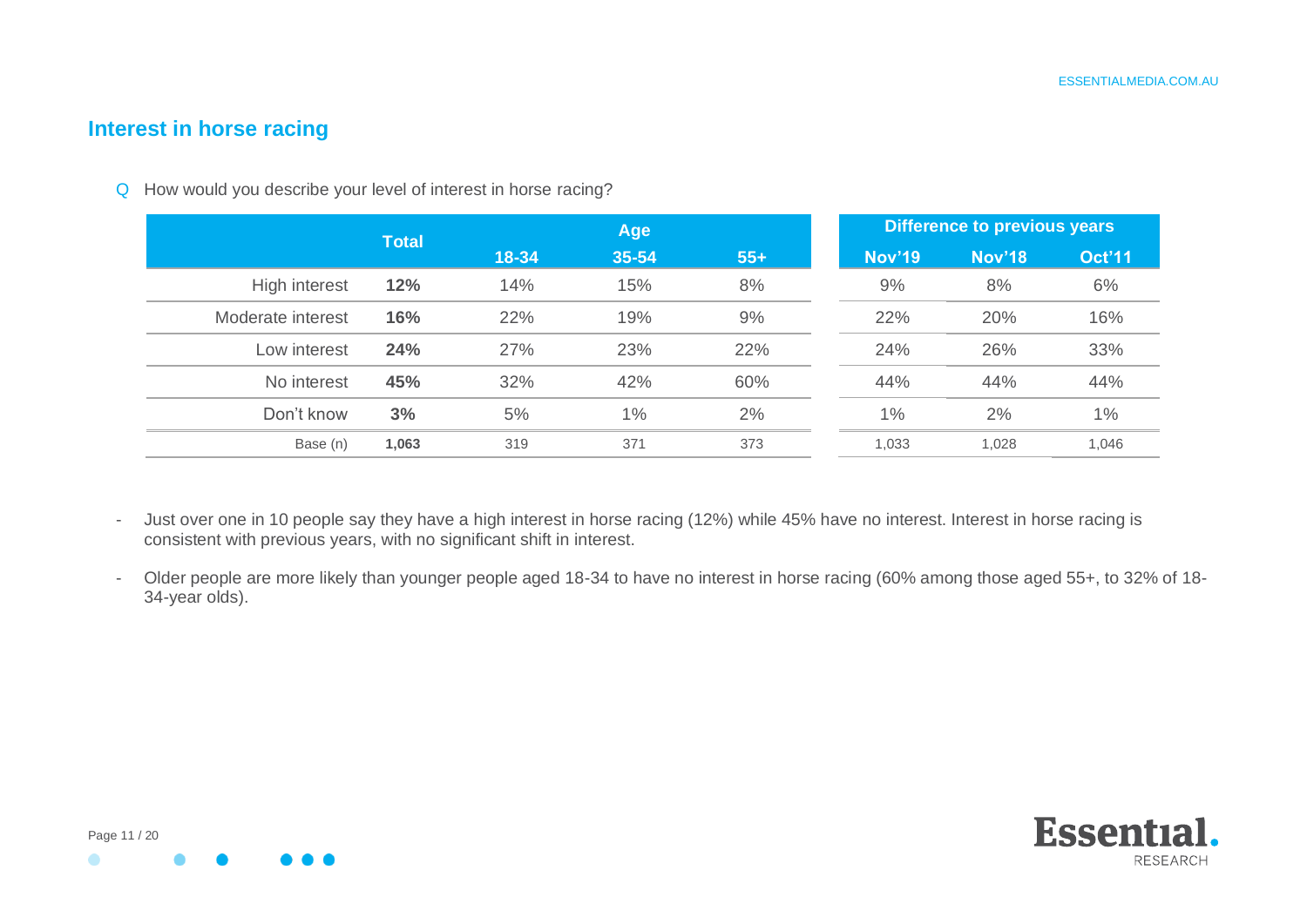#### **Betting activity and horse racing**

Q Which of the following best describes your regular betting activity?

|                                                                                    | <b>Total</b> |       | <b>Age</b> |       | Gender      |        |  |
|------------------------------------------------------------------------------------|--------------|-------|------------|-------|-------------|--------|--|
|                                                                                    |              | 18-34 | 35-54      | $55+$ | <b>Male</b> | Female |  |
| I regularly bet on horse races<br>and will place a bet on the<br>Melbourne Cup     | 16%          | 18%   | 20%        | 10%   | 25%         | 8%     |  |
| I rarely bet on horse races but<br>will watch the Melbourne Cup<br>and place a bet | 26%          | 28%   | 26%        | 23%   | 25%         | 26%    |  |
| will watch the Melbourne Cup<br>but will not place a bet                           | 26%          | 17%   | 26%        | 35%   | 25%         | 28%    |  |
| I have never been interested in<br>the Melbourne Cup and will not<br>place a bet   | 32%          | 36%   | 28%        | 32%   | 26%         | 38%    |  |
| Base (n)                                                                           | 1.063        | 319   | 371        | 373   | 530         | 533    |  |

- Around a third of people are not interested in the Melbourne Cup and will not place a bet on Tuesday (32%). A quarter (26%) will place a bet on the race, despite rarely betting and the same number will watch the race without betting (26%). The remaining 16% say they regularly bet on horse races and will place a bet on the Melbourne Cup.
- Men are more likely than women to bet regularly on horse racing (25% to 8%).
- Despite having less interest in horse racing than other age groups, people aged over 55 are just as likely to watch the Melbourne Cup or place a bet on the race (68%).

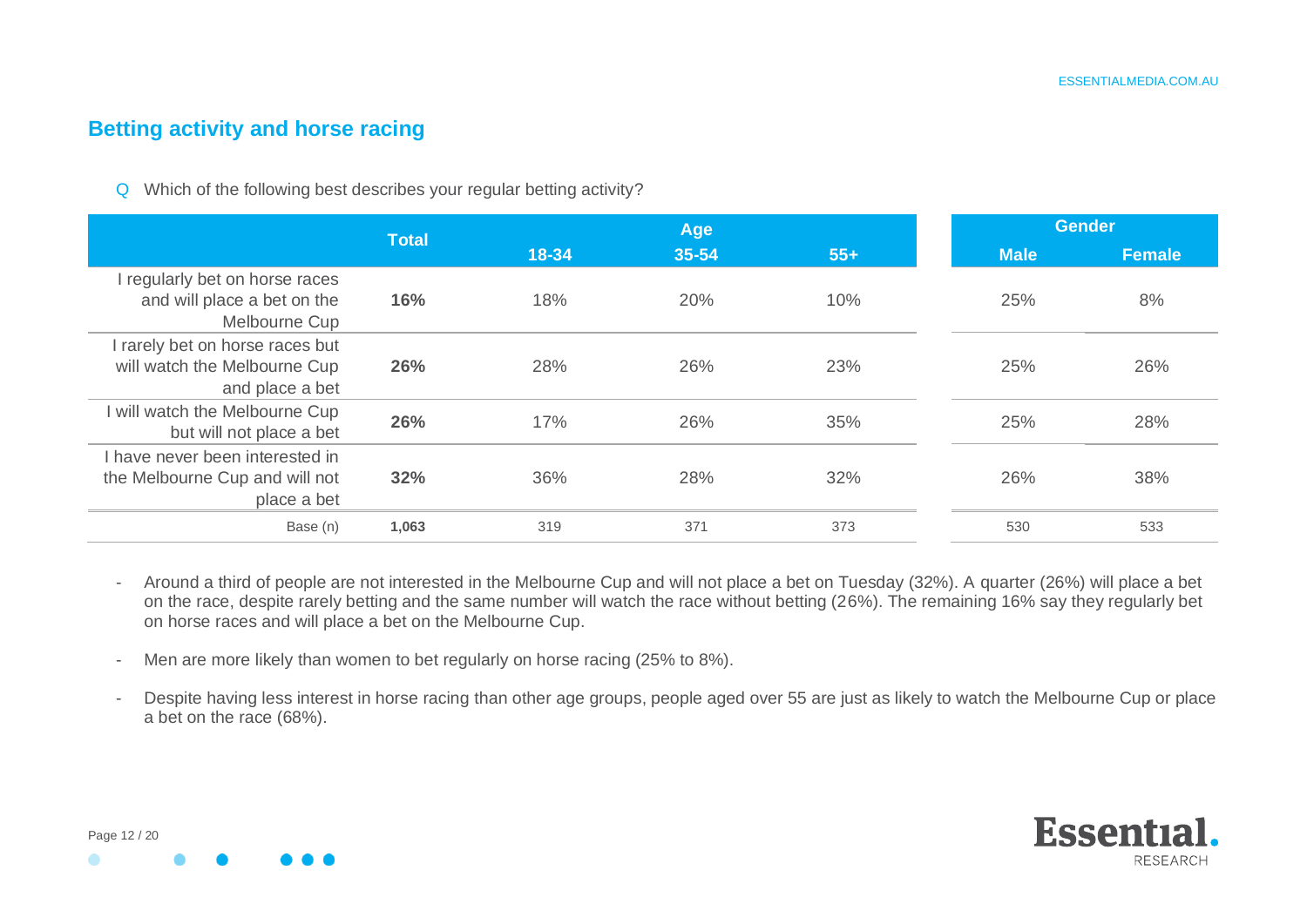# **Statements about horse racing**

Q To what extent do you agree or disagree with the following statements about horse racing?

|                                                                                                                 | <b>TOTAL:</b><br>Agree | <b>TOTAL:</b><br><b>Disagree</b> | <b>Strongly</b><br>agree | <b>Somewhat</b><br>agree | <b>Somewhat</b><br>disagree | <b>Strongly</b><br>disagree | <b>Unsure</b> |
|-----------------------------------------------------------------------------------------------------------------|------------------------|----------------------------------|--------------------------|--------------------------|-----------------------------|-----------------------------|---------------|
| The Melbourne Cup is a unique part of<br>Australia's national identity                                          | 74%                    | 19%                              | 35%                      | 39%                      | 11%                         | $9\%$                       | 7%            |
| I have become less interested in the<br>Melbourne Cup because of my concerns<br>about animal cruelty            | 47%                    | 45%                              | 22%                      | 24%                      | 24%                         | 21%                         | 8%            |
| I have become less interested in the<br>Melbourne Cup over recent years because<br>of my concerns with gambling | 37%                    | 54%                              | 15%                      | 22%                      | 26%                         | 29%                         | 9%            |

| <b>TOTAL: Agree</b>                                                                                          | <b>Nov'20</b> | Oct'19 | <b>Nov'18</b> | <b>Difference</b> |
|--------------------------------------------------------------------------------------------------------------|---------------|--------|---------------|-------------------|
| The Melbourne Cup is a unique part of Australia's national identity                                          | 74%           | 78%    |               | -4                |
| I have become less interested in the Melbourne Cup because of my concerns about animal<br>cruelty            | 47%           | 44%    | 29%           | +3                |
| I have become less interested in the Melbourne Cup over recent years because of my concerns<br>with gambling | 37%           | 34%    | 26%           | +3                |
| Base (n)                                                                                                     | 1,063         | 1,033  | 1,028         |                   |

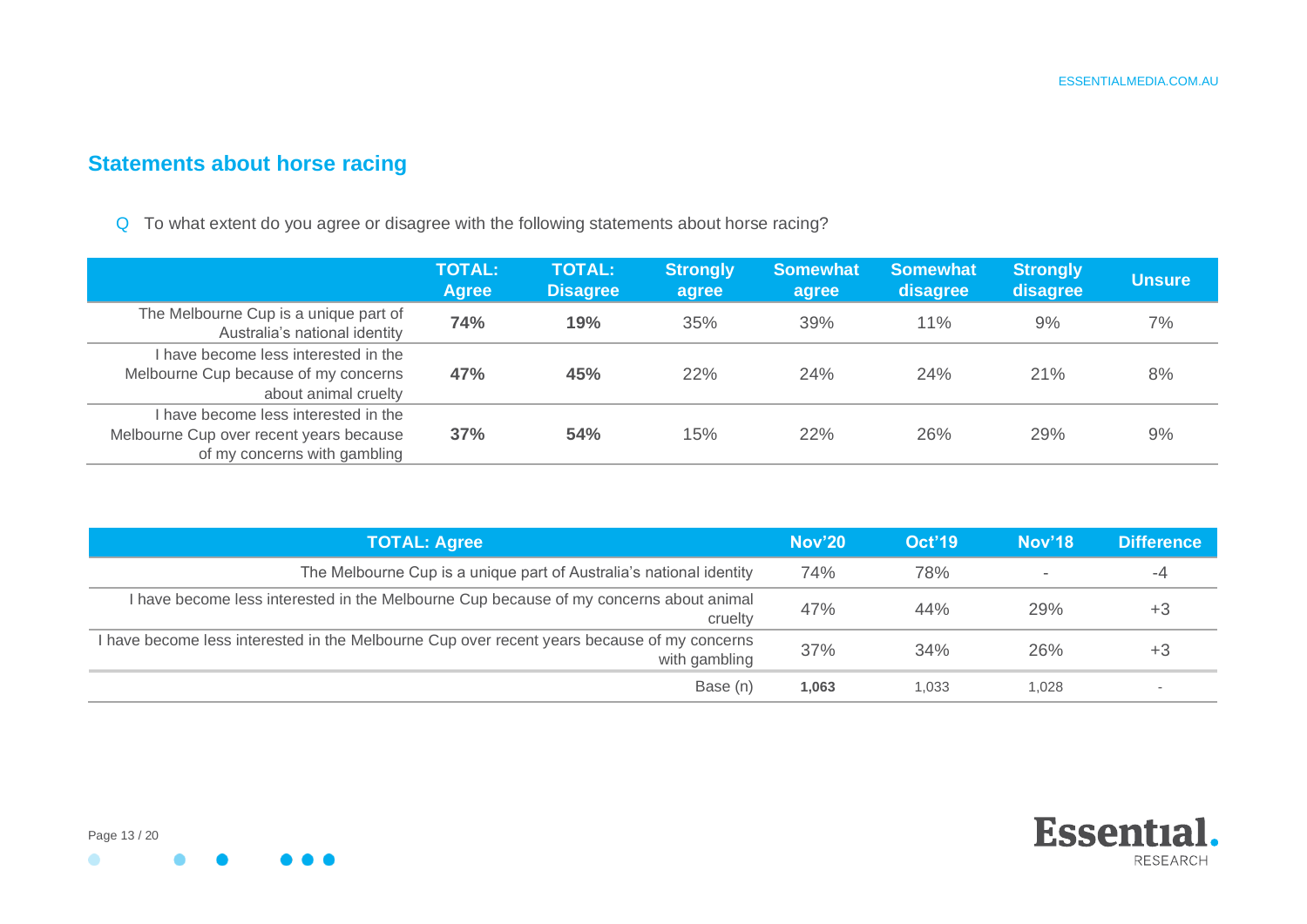- The Melbourne Cup has a strong place in the Australian consciousness, with 74% agreeing that the race is a unique part of Australia's national identity.
- Just under half of people (47%) agree that they have become less interested in the Melbourne Cup because of concerns about animal cruelty and 37% have become less interested in the Melbourne Cup over recent years because of concerns with gambling.



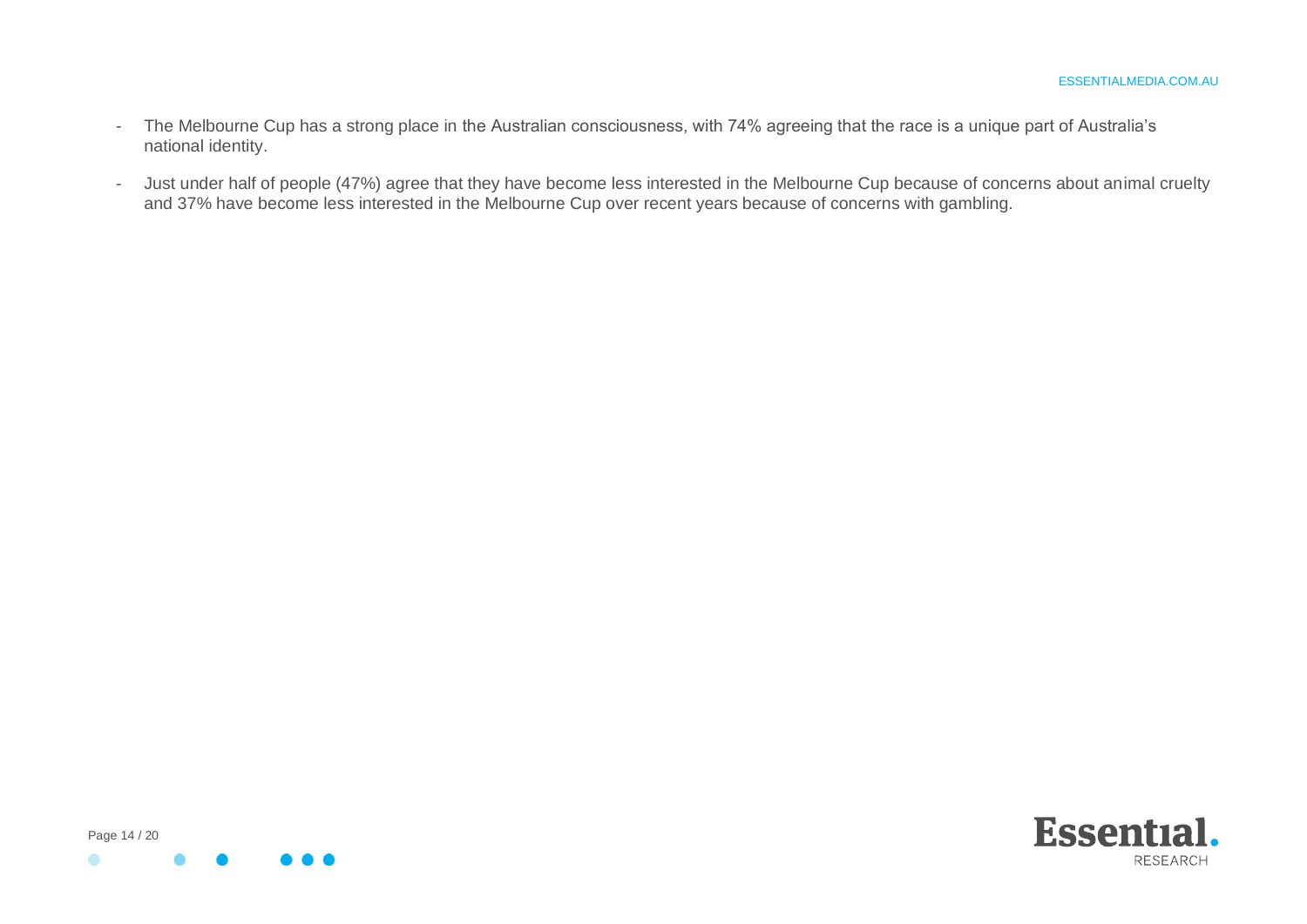#### **US Presidential Nominee Favourability**

Q How favourable or unfavourable do you feel towards each of the US Presidential nominees?

|              | <b>TOTAL:</b> | l TOTAL:  Very  Somewhat Somewhat  Very <sub>l</sub><br>Favourable Unfavourable favourable favourable unfavourable unfavourable |     |        |     |     | Unsure <b>\</b> | <b>Never heard</b><br>of them |
|--------------|---------------|---------------------------------------------------------------------------------------------------------------------------------|-----|--------|-----|-----|-----------------|-------------------------------|
| Donald Trump | <b>28%</b>    | 61%                                                                                                                             | 13% | $14\%$ | 14% | 47% | 10%             | $1\%$                         |
| Joe Biden    | 43%           | 37%                                                                                                                             | 13% | 30%    | 17% | 20% | 18%             | 3%                            |

| <b>TOTAL: Favourable</b> | <b>Total</b> |       | <b>Federal Voting Intention</b> |               |                     |             | <b>Gender</b> |  |  |
|--------------------------|--------------|-------|---------------------------------|---------------|---------------------|-------------|---------------|--|--|
|                          |              | Labor | <b>Coalition</b>                | <b>Greens</b> | <b>TOTAL: Other</b> | <b>Male</b> | <b>Female</b> |  |  |
| Donald Trump             | 28%          | 22%   | 39%                             | 16%           | 31%                 | 36%         | 20%           |  |  |
| Joe Biden                | 43%          | 49%   | 45%                             | 58%           | 29%                 | 47%         | 40%           |  |  |
| Base (n)                 | 1,063        | 352   | 431                             | 85            | 100                 | 530         | 533           |  |  |

- Joe Biden is viewed more favourably by Australians ahead of the Presidential election this week. 43% say they feel favourable to the Democrat nominee, compared to 28% who feel favourable to Republican Donald Trump.
- Men have a higher favourability towards Donald Trump than women (36% to 20%). Coalition voters are more likely to be favourable to Trump than Labor or Greens voters (39% to 22% and 16% respectively).

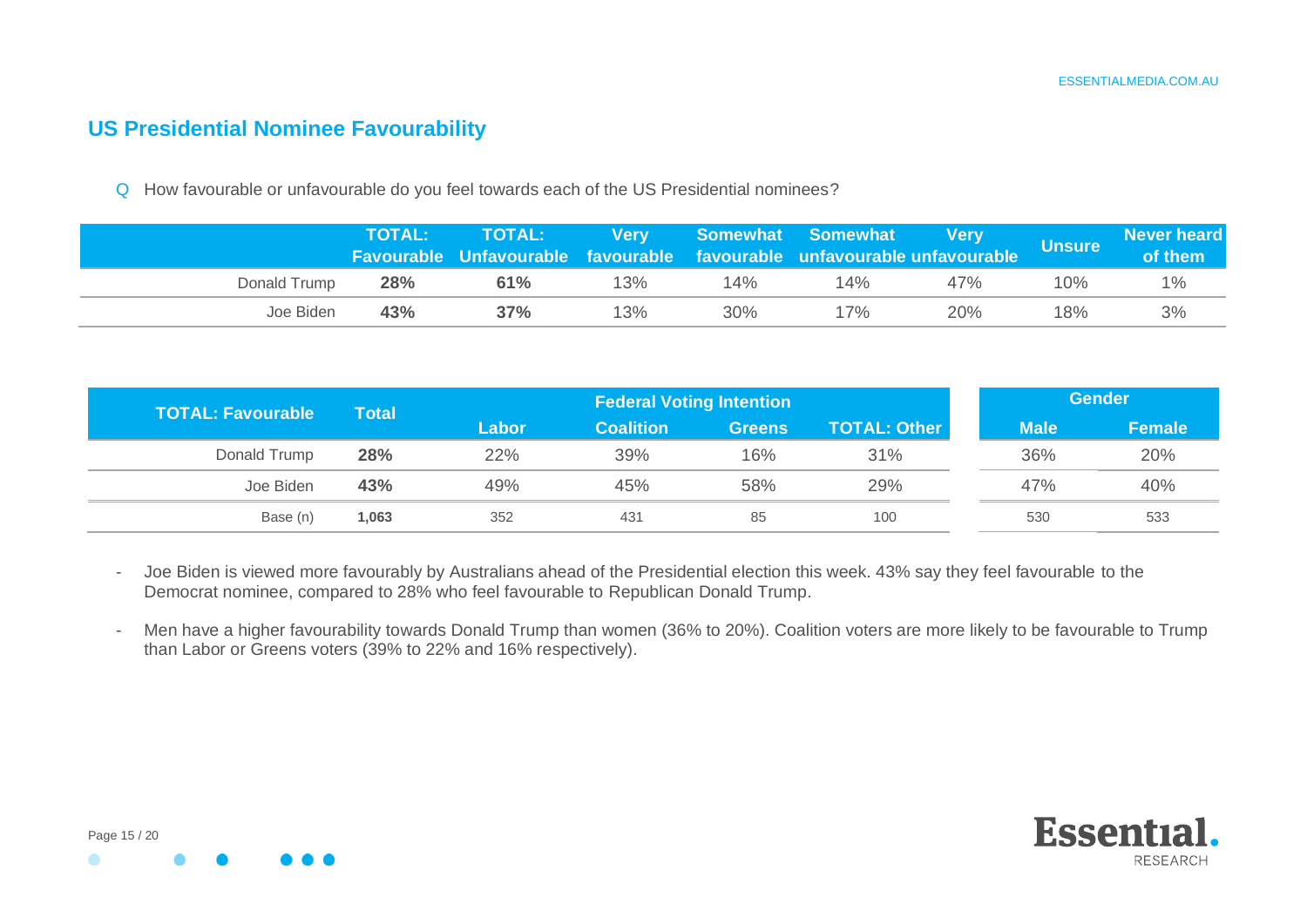#### **Preferred US Presidential Election Winner**

Q Thinking about the 2020 US presidential election, which candidate do you want to win?

|              | <b>Total</b> |       | <b>Federal Voting Intention</b> |               |                     |             | <b>Gender</b> |  |  |
|--------------|--------------|-------|---------------------------------|---------------|---------------------|-------------|---------------|--|--|
|              |              | Labor | <b>Coalition</b>                | <b>Greens</b> | <b>TOTAL: Other</b> | <b>Male</b> | Female        |  |  |
| Donald Trump | 26%          | 20%   | 38%                             | 10%           | 25%                 | 33%         | 19%           |  |  |
| Joe Biden    | 51%          | 60%   | 44%                             | 72%           | 37%                 | 49%         | 52%           |  |  |
| Unsure       | 24%          | 20%   | 18%                             | 18%           | 39%                 | 18%         | 29%           |  |  |
| Base (n)     | 1,063        | 352   | 431                             | 85            | 100                 | 530         | 533           |  |  |

- Joe Biden would be the preferred winner of the Presidential election, with 51% selecting him over the 26% preferring Donald Trump.
- Joe Biden has the majority of preferences among Labor voters (60%), Greens voters (72%) and women (52%).

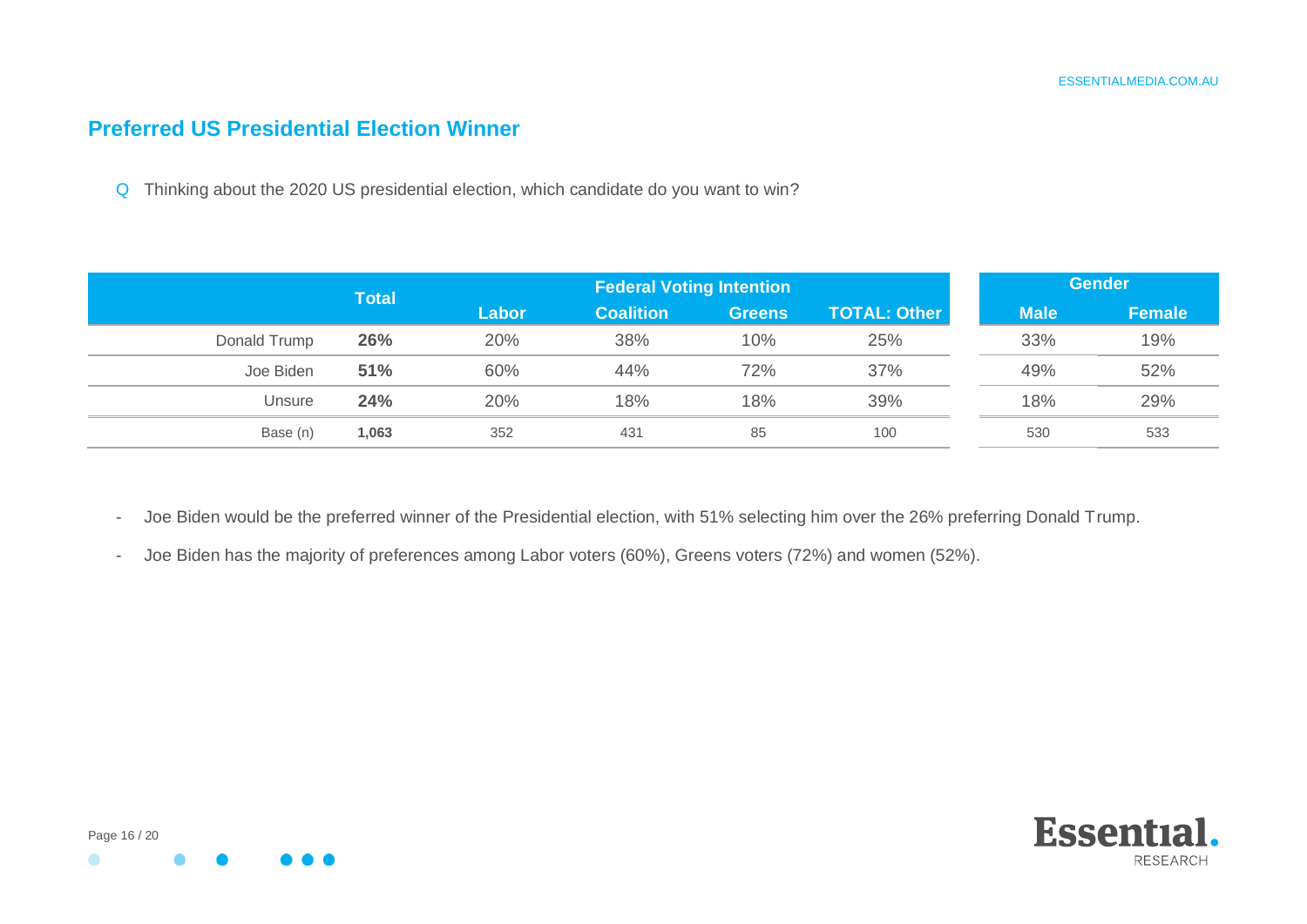### **US Presidential Nominee Attributes**

Q Which of the following describe your opinion of the Democratic American Presidential nominee?

|                                                                   | <b>Donald Trump</b> | <b>Joe Biden</b> | <b>Difference</b> |
|-------------------------------------------------------------------|---------------------|------------------|-------------------|
| Aggressive                                                        | 72%                 | 15%              | $+57$             |
| Arrogant                                                          | 73%                 | 18%              | $+55$             |
| Intolerant                                                        | 63%                 | 19%              | $+44$             |
| Erratic                                                           | 67%                 | 23%              | $+44$             |
| Narrow-minded                                                     | 62%                 | 22%              | $+42$             |
| More dishonest than other politicians                             | 54%                 | 21%              | $+33$             |
| Out of touch with ordinary people                                 | 60%                 | 28%              | $+32$             |
| Visionary                                                         | 29%                 | 34%              | $-5$              |
| Hard-working                                                      | 37%                 | 48%              | $-11$             |
| Good in a crisis                                                  | 22%                 | 33%              | $-11$             |
| A capable leader                                                  | 29%                 | 41%              | $-12$             |
| Intelligent                                                       | 36%                 | 50%              | $-14$             |
| Someone who will strengthen the US relationship with<br>Australia | 27%                 | 42%              | $-15$             |
| Understands the problems facing America                           | 32%                 | 51%              | $-19$             |



 $\bullet$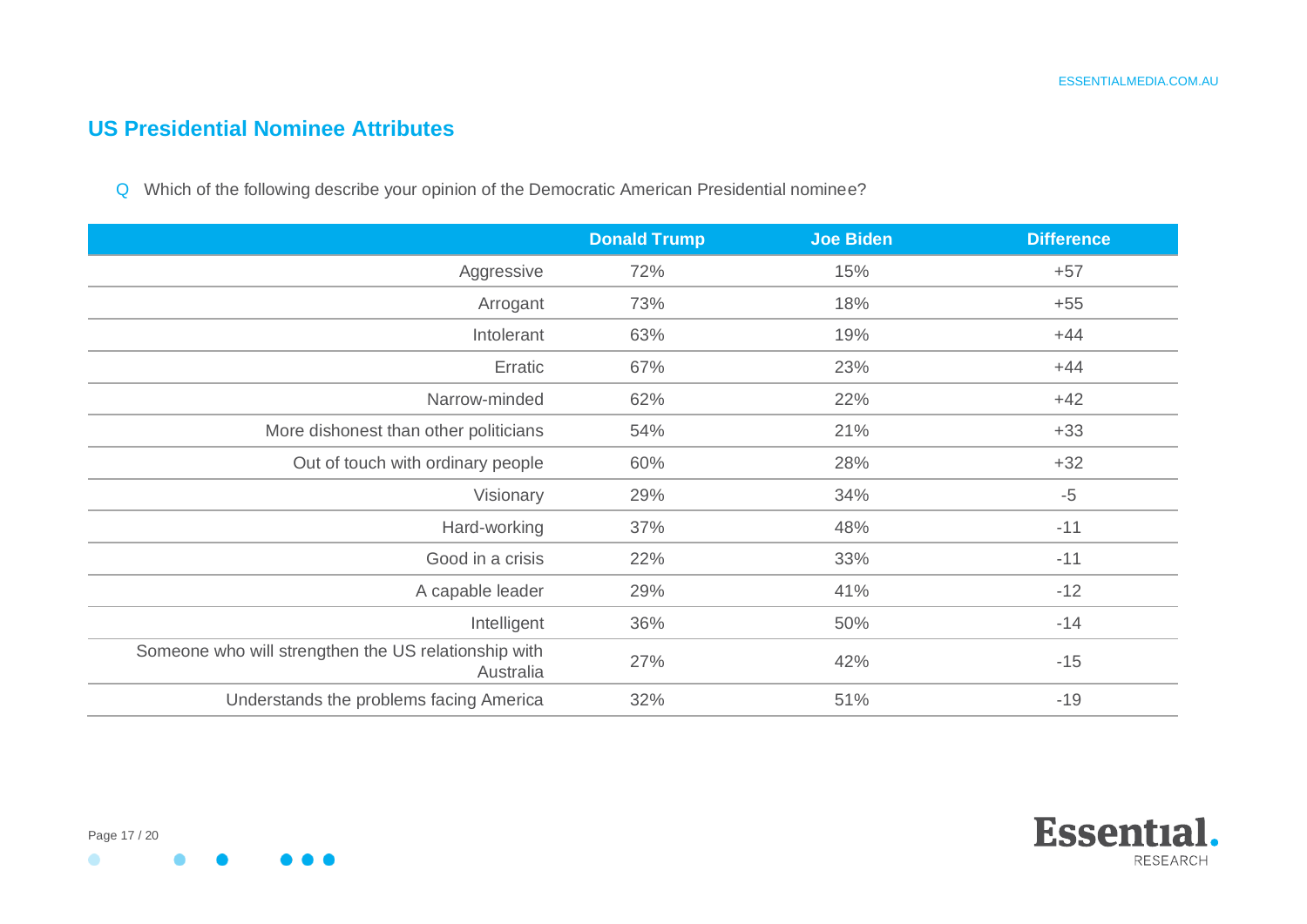- Donald Trump is seen to be aggressive (72% describing the president as this), arrogant (73%) and erratic (67%).
- Joe Biden is more likely than his opponent to be seen as understanding the problems facing America (51%), intelligent (50%) and hardworking (48%).
- 42% of people think Joe Biden is someone who will strengthen the US relationship with Australia, compared to 27% who think Donald Trump would do the same during a second term as president.



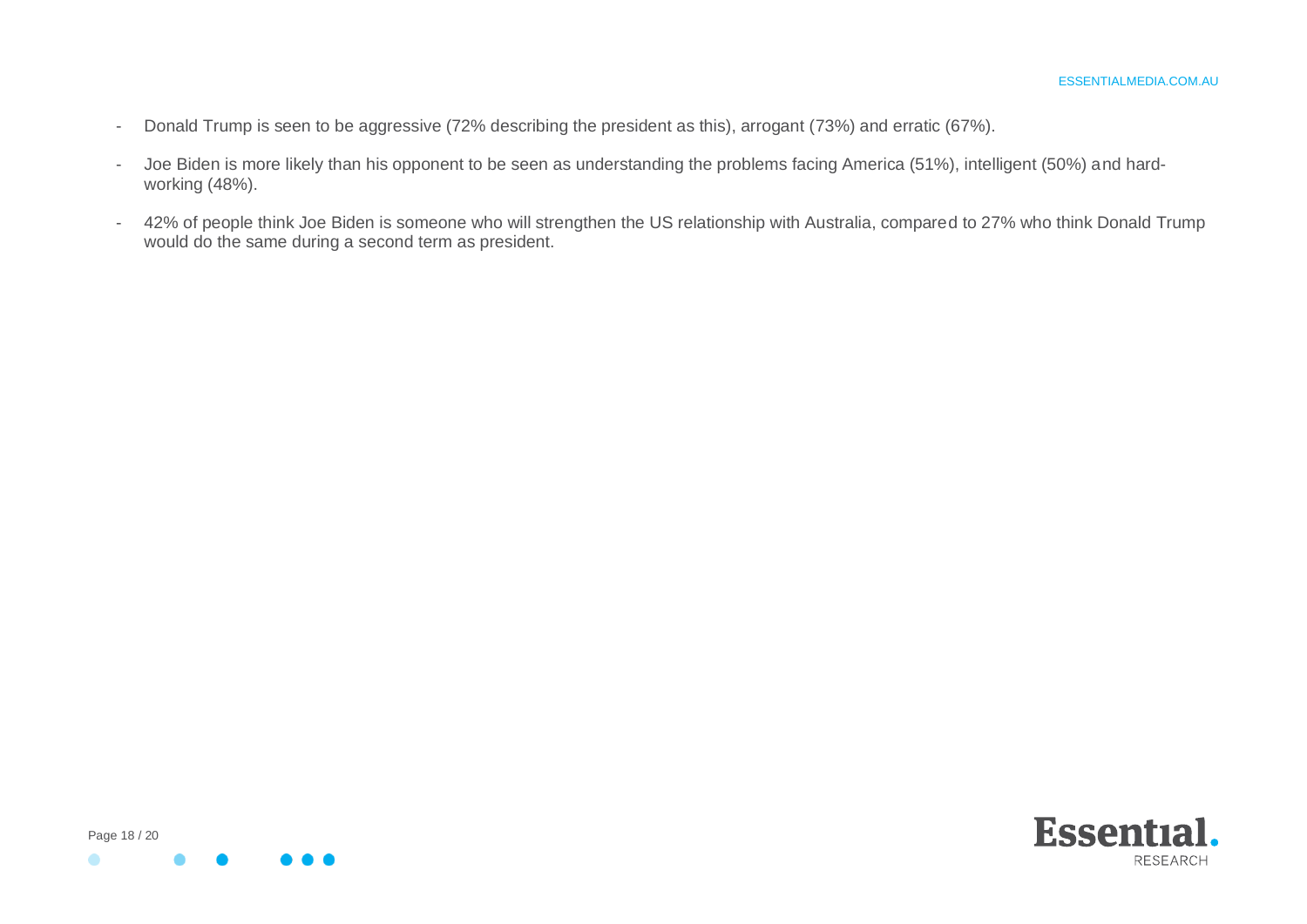#### **US Relations Statements**

Q To what extent do you agree or disagree with the following statements about relations with the USA?

|                                                                                                                                                      | <b>TOTAL:</b><br><b>Agree</b> | <b>TOTAL:</b><br><b>Disagree</b> | <b>Strongly</b><br>agree | <b>Somewhat</b><br>agree | <b>Somewhat</b><br>disagree | <b>Strongly</b><br>disagree | <b>Unsure</b> |
|------------------------------------------------------------------------------------------------------------------------------------------------------|-------------------------------|----------------------------------|--------------------------|--------------------------|-----------------------------|-----------------------------|---------------|
| It is important for the Prime Minister<br>to have a good relationship with the<br>US President, whoever they might<br>be, for the good of the nation | 72%                           | 18%                              | 36%                      | 36%                      | 12%                         | 6%                          | 10%           |
| The Trump Presidency has<br>diminished the USA's reputation                                                                                          | 65%                           | 21%                              | 43%                      | 23%                      | 13%                         | 8%                          | 14%           |
| The US is less relevant to<br>Australia's interests than it has<br>been in the past                                                                  | 54%                           | 31%                              | 19%                      | 35%                      | 22%                         | 9%                          | 15%           |
| The Trump Presidency has been<br>good for Australia                                                                                                  | 32%                           | 48%                              | 13%                      | 19%                      | 21%                         | 27%                         | 20%           |

- Regardless of the result on Tuesday, almost three-quarters of people agree that it is important for the Prime Minister to have a good relationship with the US President, whoever they might be, for the good of the nation (72%).

- 65% agree that the Trump Presidency has diminished the USA's reputation and just 32% agree that the Trump Presidency has been good for Australia.